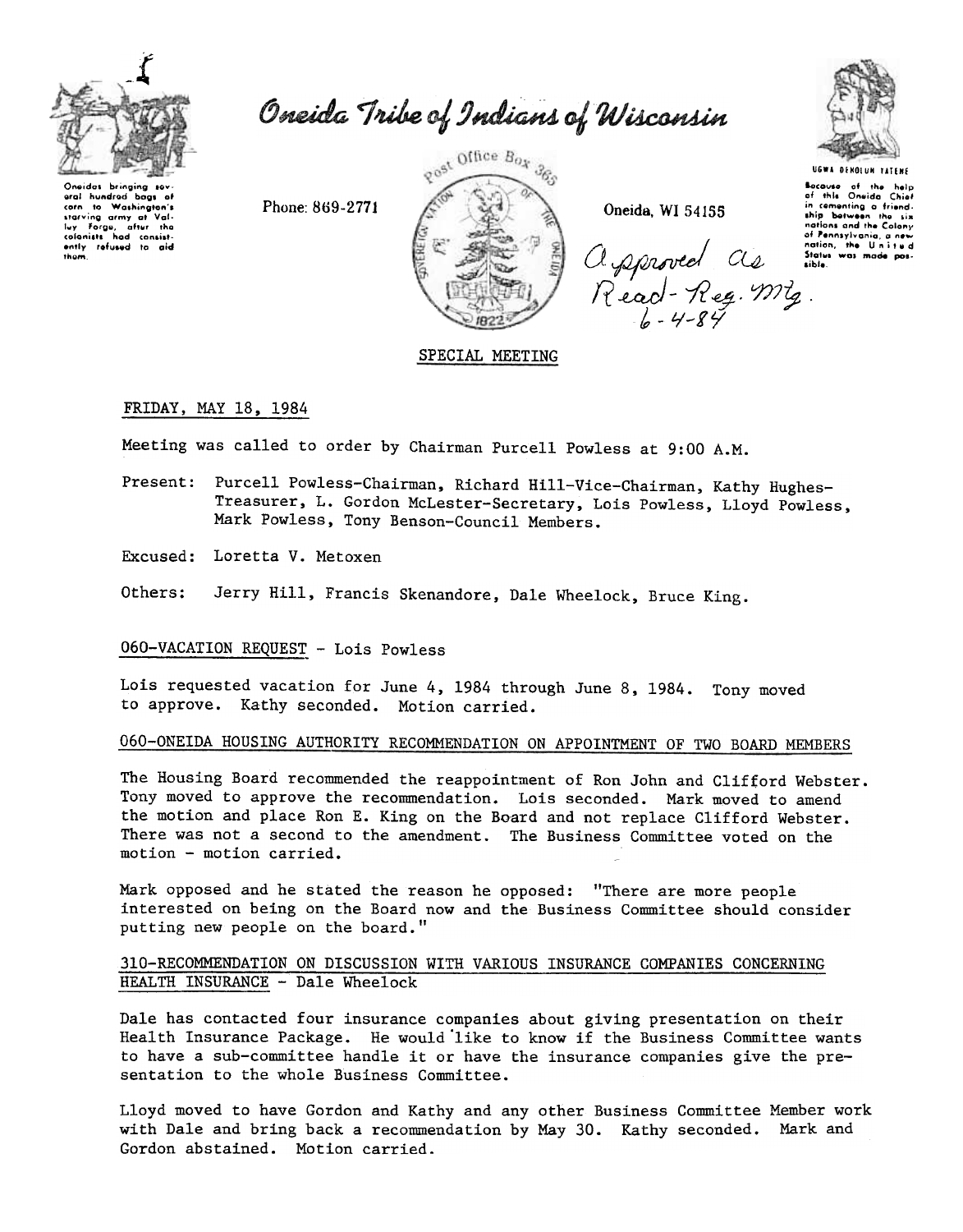ONEIDA TRIBE OF INDIANS OF WISCONSIN SPECIAL MEETING - MAY 18, 1984 Page 2  $\sim 100$ 

# 060-GLITC REQUEST FOR A COpy OF THE TRIBE'S POLICY AND PROCEDURES

Mark moved to forward the request to the Law Office for review and comment. Rick seconded. Motion carried.

#### 220-LAW OFFICE -Jerry Hill

Beer Sales Policy

Kathy moved to table this item until May 24 when a written recommendation will be brought back for review. Gordon seconded. Mark opposed. Motion carried.

Mark want the record to show why he opposed. . He stated he represents Tribal Members that are opposed to the sale of alcohol and he was going to make a motion to band the sale of alcohol on the reservation by Tribe with the exception of the Motel Project. Everyone has seen the effects of alcohol. Mark feels this matter should be reviewed by the General Tribal Council.

### LEASE PURCHASE AGREEMENT WITH UNITED SECURITY SERVICES AND THE IRENE MOORE ACTIVITY CENTER

The Law Office has reviewed the agreement and made some changes and presented them for approval.

Mark moved to approve the lease agreement. Kathy seconded. Motion carried

#### MODIFICATION OF LAW OFFICE BUDGET

Jerry requested an increase for Sharon Cornelius; retroactive to May 1,1984. This amount would be \$3,927.02 at grade 26, step one.

The additional request was for telephone, transportation and per diem and equipment rental - amount  $$9,097.71$ .

Kathy moved to approve the salary increase request to become effective October  $1$ , 1984.

Tony, Lloyd, Gordon, Kathy - voted yes. Rick, Lois, Mark - voted no. Motion carried.

Lloyd moved to refer the balance of the request to the Finance and Appropriations Committee. Gordon seconded. Mark opposed. Lois abstained. Motion carried.

## HOUSING CONSTRUCTION UPDATE - Francis Skenandore

Bids for the Housing Project will be advertized starting tomorrow for 15 days. Indian preference will be considered. September 1 is the date for the signing of the contracts and start up date is tentatively September 10,1984.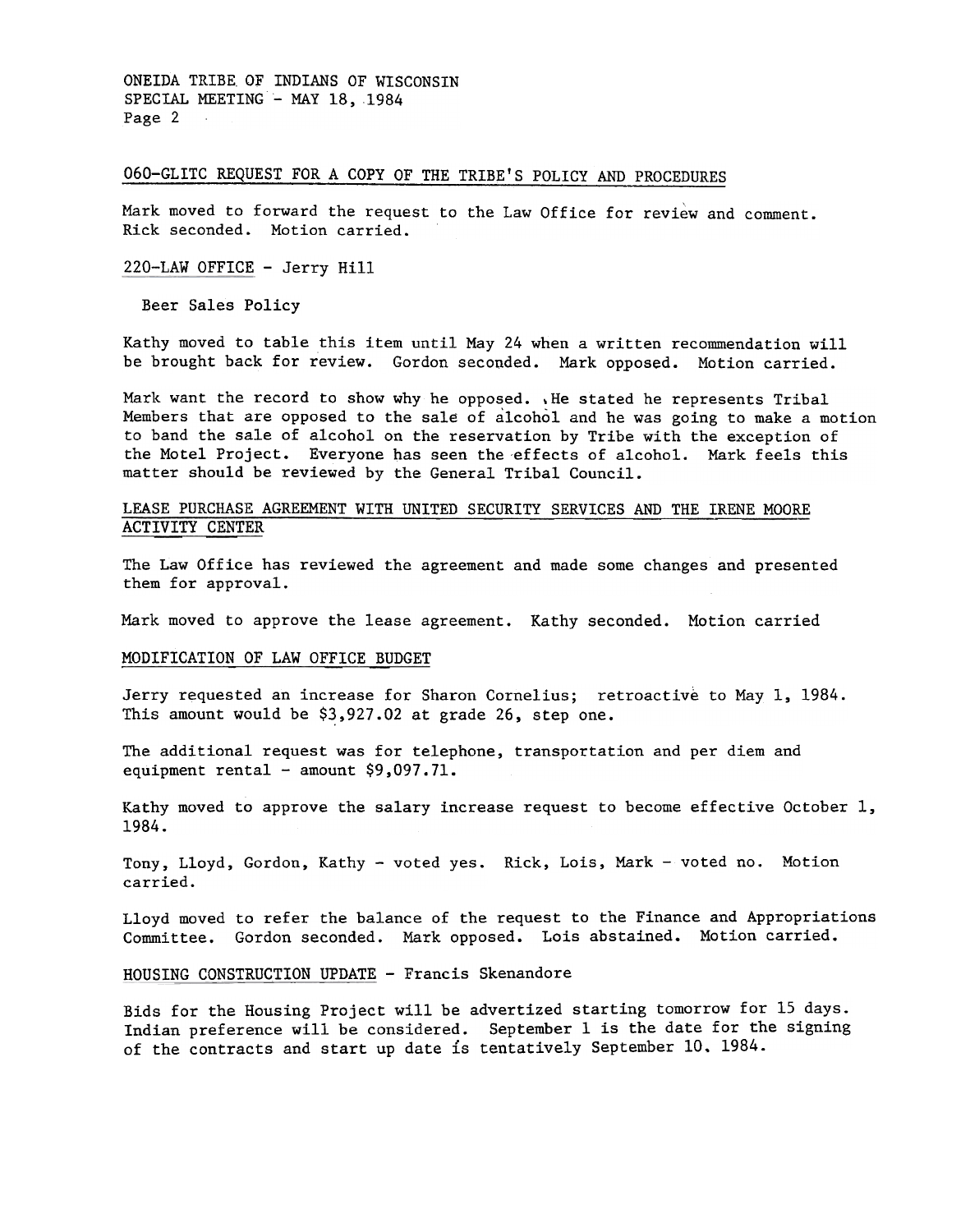ONEIDA TRIBE, OF INDIANS OF WISCONSIN SPECIAL MEETING - MAY 18, 1984 Page 3

#### REFUSE PROGRAM RECOMMENDATION

Lois moved to table any discussion on the Refuse Program at this time. Rick seconded. Motion carried.

# 420 WATER RESOURCE MANAGEMENT PROGRAM - Per Memo from Bob Christjohn for information

The Wisconsin Department of Natural Resources Step One Study is complete less the actual design. There is no plan in the immediate future to continue with the water treatment facility as designed. The funds from the Federal and State agencies have ceased.

Barbara Hawkins has been told to notify Michael Schaepe that he will be laid off effective May 18,1984.

### AUTHORIZATION TO APPLY FOR EDA FUNDS - Bruce King

Bruce received authroization to submit a formal application for funds to extend sewer and water lines from the village of Ashwaubenon to the proposed hotel on the Oneida Reservation.

FINANCE AND APPROPRIATION RECOMMENDATIONS - MAY 16, 1984

- $84-131$  Tribal School Budget modification and contribution request of  $$11,060$ . Table to request further information on contribution needed for FY 84 fiscal year.
- 84-132 Retirement Community contribution request of \$5000. Money availal from Sacred Heart Center Renovation Line Item.

Mark moved to approve. Lois seconded. Mark opposed. Motion carried.

- 84-133 -Recreation-Budget modification and contribution request of \$34,206 Tabled for more information.
- 84-135 -Land Office-Budget modification to cover merit increase for secretary. No additional contribution needed.

Lois moved to approve. Kathy seconded. Motion carried.

- 84-136 & 136A Records management budget tabled for presentation in proper format.
- 84-137 Woodcutting Project Request to purchase tractor and saw for \$1,050 Suggest purchase by Building & Grounds from Revenue Sharing Budget.

Kathy moved to table, Lloyd seconded. Motion carried

84-138 - Request for new mail car. Tabled for furher information